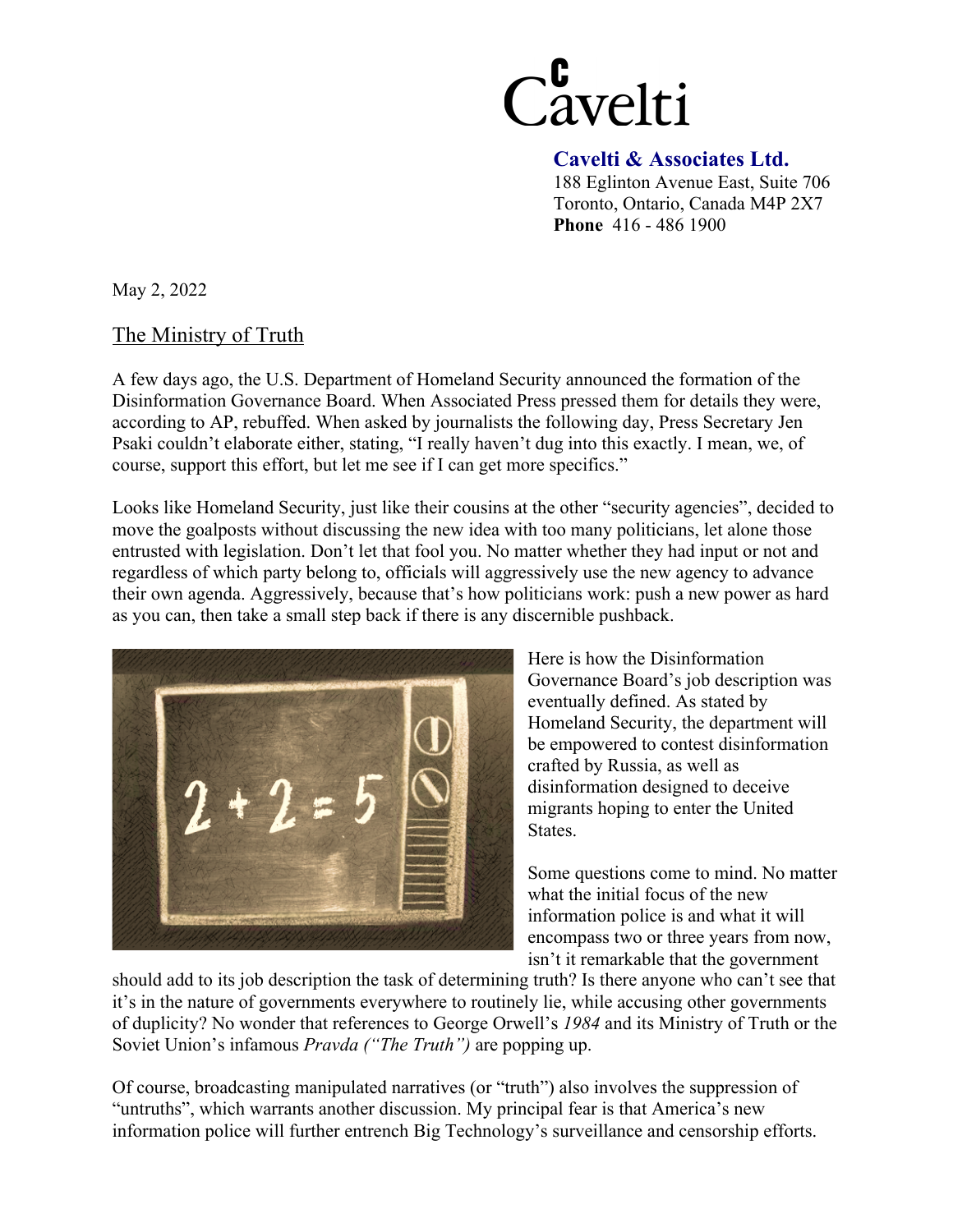The continuous massaging of the pandemic narrative, with government actually labelling social media accounts accused of spreading Covid disinformation, and Silicon Valley frequently deplatforming such accounts, gave us a stark preview. That model is now being expanded into the realm of foreign policy.

Soon, journalists will not only be told how they should report on China's pending deal with the Solomon Islands, but will be censored or even charged if they consider different perspectives. Consider that if this framework had been in place in the past, we would never have heard American voices opposing the Vietnam War, the invasion of Iraq, the idiocy of occupying Afghanistan or the dispatch of Libya back to the Middle Ages.

### Investing in an Age of Deception

Until four or five years ago, I rarely felt compelled to accompany my investment related comments with political viewpoints. What's changed is that manufactured narratives have almost completely replaced well-balanced reportage on every front.

Last week, the New York Times reported that, "public health officials have sent confusing messages about Covid policy. They have done so on masks, tests, vaccines and basic Covid statistics. Sometimes, the confusion has been intentional." Imagine that coming from the Times—the very instrument that helped the government spread its lines. Bloomberg, in a recent article, proposed that "the markets are a lot smarter than the central banks would have us believe," criticizing the Fed's monetary rhetoric. Another example of journalistic hypocrisy. Yes, central banks' policy announcements have been devoid of any sense for years, but it's the media that obediently parrots them.

Arriving at an impartial assessment is a challenge at the best of times, but the convergence of media and government interests, boosted by a dangerously monopolistic technology sector, makes it all the more difficult. All of which means that, as a society, we can either surrender the search for truth to the government, or question what is fed to us by a corporatist-political-media complex as truth. Given the events of the past few years—and even more so, the past few weeks—I'm deeply concerned that such a shift may not be in the cards.

Most people recognize that current trends are alarming, but hide themselves behind their party affiliation. Yes, these are grave problems, say the conservatives, but they're the fault of the liberals. And vice versa. Severe polarization along party lines, not long ago primarily a phenomenon in the United States, is now deeply embedded in most developed economies. The result is perpetual disagreement between opposing segments of the media complex, at least on peripheral topics. Yet when it comes to key issues, the legacy media of the left and the right miraculously agree. Here is a small sampling of eerily hypocritical narrative convergence:

- -Our wars or military engagements help uphold democratic principles and should always be encouraged;
- -Armaments exports to trustworthy actors, so that they can attack untrustworthy neighbors, are a must;
- -Russia and China are evil, while the U.S. and the EU are guided by democratic principles.
- -Boycotts of the Syrian or Iranian regime are imperative; cordial relations with Saudi Arabia or the Emirates are an absolute necessity;
- -Central bank money pumping is justified because it keeps the economy functioning;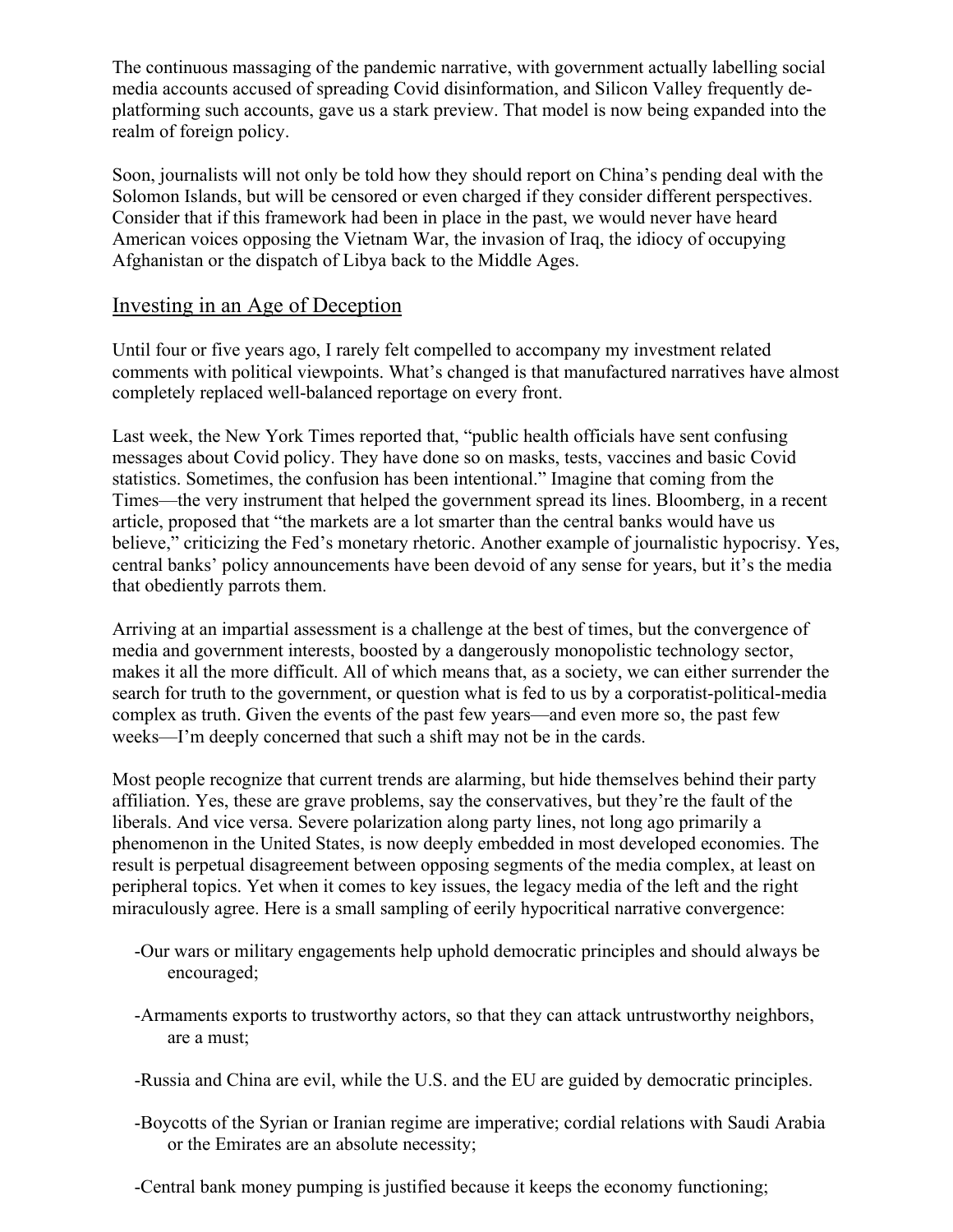-Debt and consumption are constructive forces because they create demand;

-Big pharma promotions are anchored in science—just ask the FDA or your national health authority.

# Portfolio Comments

The stock market has cracked, bonds are depressed and gold is under pressure. Cash is king again, at least for now. As I wrote in my last couple of letters: in inflationary times, cash is a depreciating asset, but it can be a convenient temporary parking spot. Our robust cash reserve is once again helping us.

To comment on each asset class specifically, I have to once more retreat into the rapidly changing realities. The two-year Covid emergency (and more so the response by governments) has brought monetary and economic challenges that will stay with us for years to come. The war in Ukraine (and more so the response from the U.S., Britain and the EU) is now comprehensively changing the geopolitical landscape. In many ways, the two developments feed on each other. An irresponsibly loose monetary policy and reckless government spending triggered massive inflation, which was then accentuated by supply chain problems. Now, price pressures are further aggravated by material shortages.



**Which European Countries** 

I devoted my last update to the unintended consequences of the sanctions against Moscow, which are now gradually revealed as harmful to both the economy and the concept of a united anti-Russian stand. As I write, the European Union is—in terms of sanctions application—a union no longer. The rhetoric from Brussels sternly upholds sanction dictates, but nearly a dozen national governments keep buying Russian energy, in some cases openly by paying Moscow in Rubles, in other cases by resorting to oblique monetary acrobatics. On the military front, there is visible discord too. Britain and the U.S. are determined to increase weapons shipments, while numerous European nations are weary of escalation.

In terms of the immediate humanitarian cost, economic consequences and geopolitical impact, the possibilities are endless. My own assessment of the situation is still unchanged from how I portrayed it in previous updates, but that may change.

The bottom line: unless the crisis comes to an unexpected and comprehensive end, I see the U.S. as a temporary beneficiary and Europe as the big loser.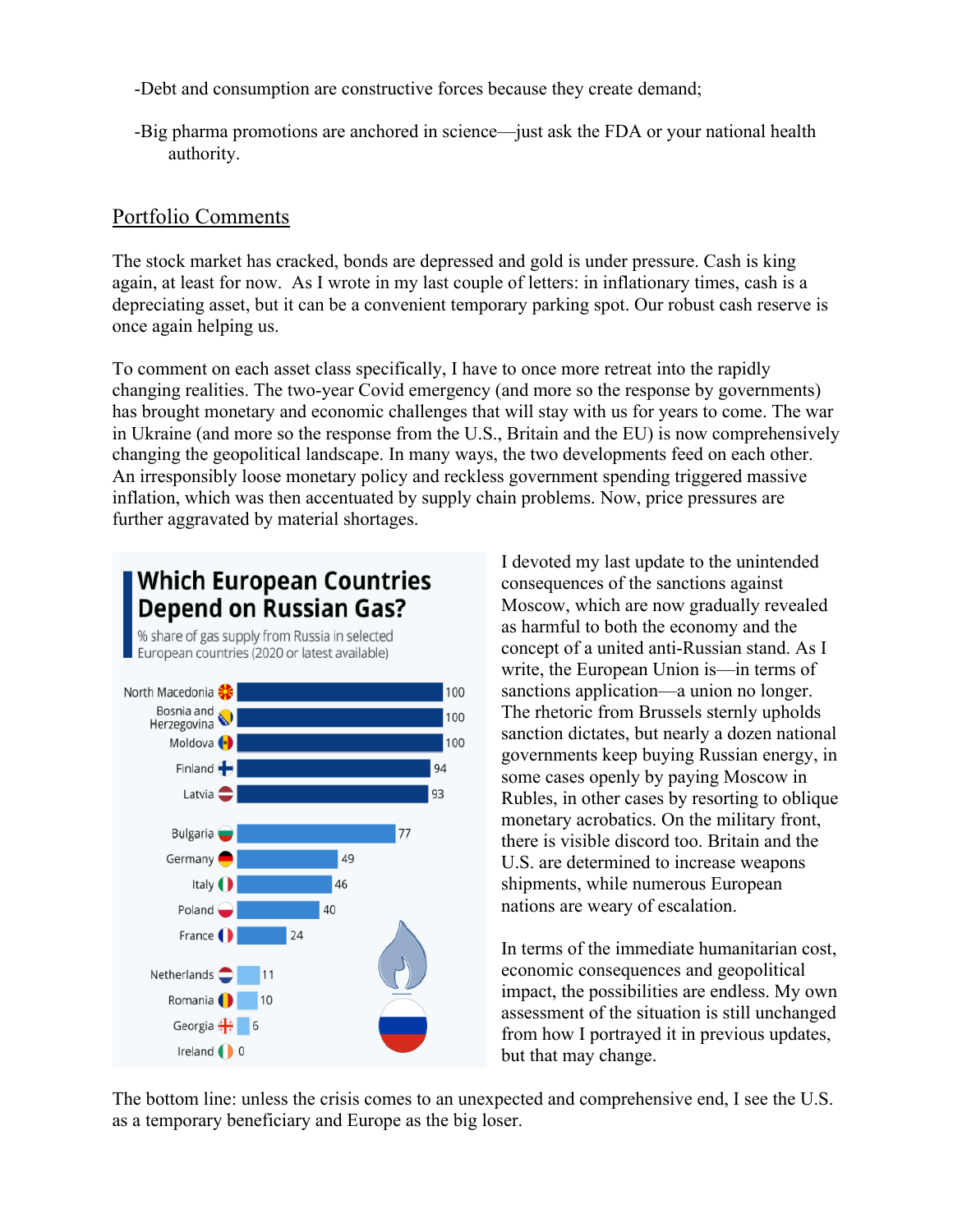Here is a summary of key implications for each asset class:

### Equities

Stock markets have fallen hard. From a technical viewpoint further downside is virtually assured. Fundamentally, there is much to worry about too. A global economy that has for some time been hurt by pandemic-induced supply chain disruptions and labour shortages, is now further weakened by acute material shortages—all while the Fed and a few other central banks are raising interest rates. To be sure, equities could snap back if further evidence of a shrinking economy forced monetary authorities to step back and turn accommodative again—at the cost of even higher inflation.

We cut back our equity exposure a few weeks ago and, for now, are staying the course. Our holdings are primarily in high-quality cash flow generating companies, in companies that offer exposure to natural resources, and to a lesser extent in growth proxies. The former two segments have held up very well, while the latter has disappointed.

| THE UKRAINE WAR: WINNERS AND LOSERS |                                                                                                                                                                                |                                                       |
|-------------------------------------|--------------------------------------------------------------------------------------------------------------------------------------------------------------------------------|-------------------------------------------------------|
| <b>COUNTRY</b>                      | <b>ADVANTAGES</b>                                                                                                                                                              | <b>DISADVANTAGES</b>                                  |
| Ukraine                             | None                                                                                                                                                                           | Victim of a multi-year proxy war                      |
| Russia                              | None                                                                                                                                                                           | Trapped in a multi-year proxy war that could escalate |
| Europe                              | None                                                                                                                                                                           | Substantial and prolonged economic fallout            |
|                                     |                                                                                                                                                                                | Inflation and severe raw material shortages           |
|                                     |                                                                                                                                                                                | Growing discord between EU members                    |
| U.S.A.                              | Energy self-sufficiency                                                                                                                                                        | Some economic pain: inflation and some shortages      |
|                                     | America-led postwar order is prolonged                                                                                                                                         | Danger of military overreach accentuated              |
|                                     | Russia weakened                                                                                                                                                                | Russia now more dependent on China                    |
|                                     | Europe temporarily united against Russia                                                                                                                                       | Sanctions policies undermine U.S. alliances           |
|                                     | (which is not the same as being pro-American)                                                                                                                                  |                                                       |
| China                               | Gains secure Russian raw material supplies<br>Russia is more dependent on China<br>Intense European/Nato engagement distracts U.S.<br>America's military overreach accentuated | Key potential ally is weakened                        |

European and Asian stocks should be avoided. China is in lockdown mode and social tensions are rising. Japan, a huge importer of raw materials and the most indebted of the developed economies, has seen its currency go into free fall, with horrific implications for inflation and the economy. Europe, for reasons already stated, is in for years of socio-economic challenge.

We're also cautious of emerging markets equities. Yes, valuations are depressed, but food and material shortages will in many nations cause social and economic upheaval. Some of those nations are of considerable strategic importance.

Bonds:

As our readers know, we've shunned the bond market during the past two years. We believe that downside risk is reduced, as central banks may be forced to abandon plans for further rate increases. Still, with real bond yields still in negative territory, we believe the sector remains unattractive. Any engagement in the bond market should be limited to highest quality, relatively short maturities and, ideally inflation protection. For a small part of a portfolio, Treasury Inflation-Protected Securities (TIPS) may be suitable.